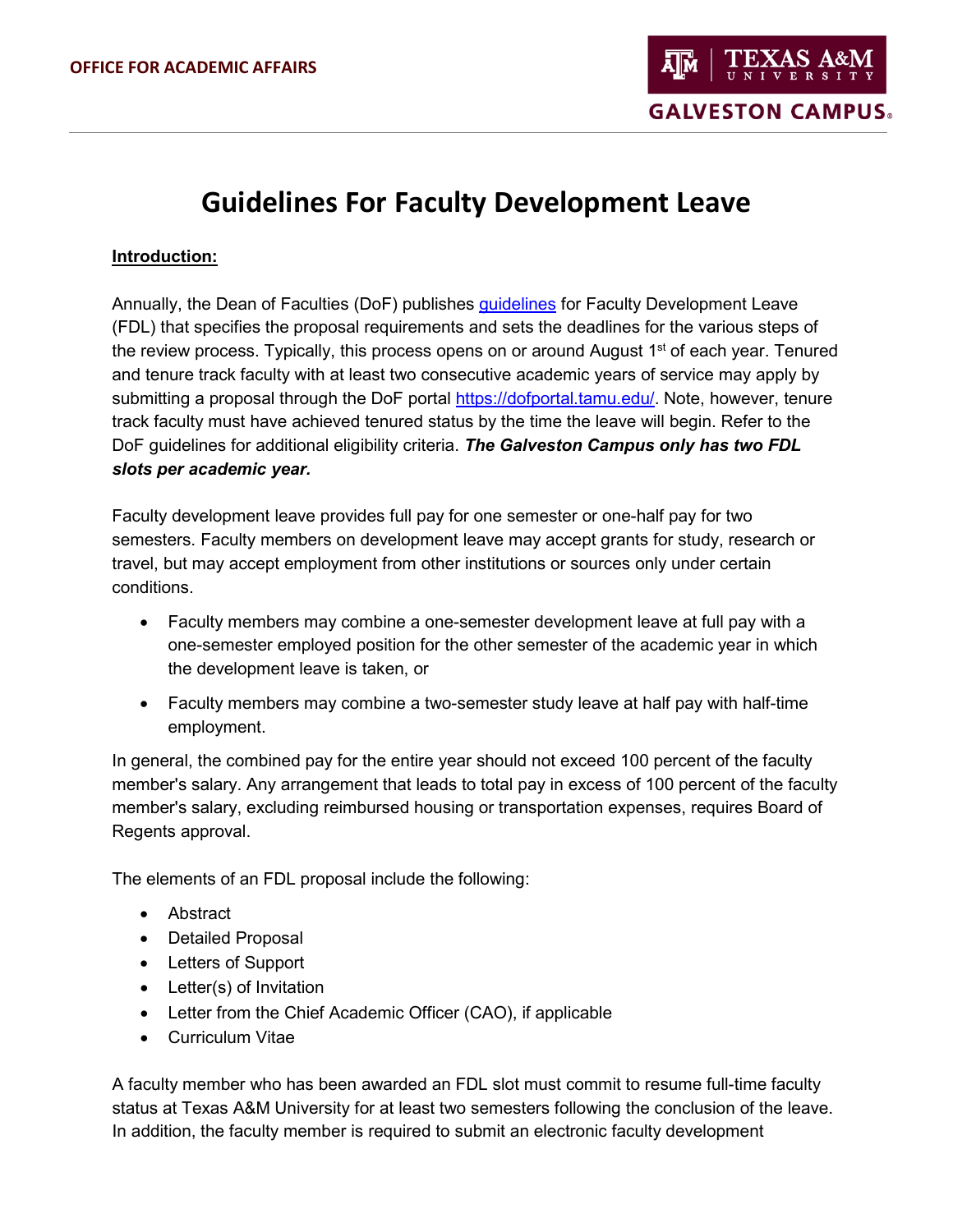achievement report at the end of the long semester following the conclusion of the leave. The DoF provides a template that must be used to submit the achievement report.

#### **Galveston Campus Process:**

Faculty members planning to apply for an FDL slot should notify their department head of their intention. In addition, the faculty member should watch the instructional video at the following website: [http://dof.tamu.edu/Faculty-Resources/Faculty-Development-Leave.](http://dof.tamu.edu/Faculty-Resources/Faculty-Development-Leave) This video will cover the qualification requirements for leave, the leave application and approval process, and what is required from faculty after they return from leave. Faculty members should submit their proposal by the deadline set by their department head (typically late August or early September).

The Department Head will review the applicant's proposal in the DoF portal and select to approve or deny the proposal. Then the CAO's office extracts all proposals that have been approved by the Department Heads and provides to the college-level Research Award Committee's chair for their review. The college-level Research Awards Committee will then rank the applications and make recommendations to the CAO for approval. The CAO makes the final selection which two FDL proposals from the Galveston Campus are approved to move forward to the University Faculty Development Leave Committee, which is chaired by the Dean of Faculties.

After review by the University Faculty Development Leave Committee, a recommendation is sent to the Provost and the routing finally ends with Board of Regents approval. Typically, in February, the DoF will notify the faculty member of the outcome, copying the Department Head and CAO. Upon receipt of the DoF letter, the CAO's office will generate a congratulatory letter [Exhibit A] to the faculty member copying both the Department Head and the Sr. Associate Vice President for Research & Graduate Studies.

The Association of Former Students provides a small stipend for Faculty Development Leave. On the Galveston Campus, the FDL funds are managed by the Research Office. Up to \$5k may be made available to the approved faculty, depending on the needs of the department to fill teaching or other requirements in your unit. That request will take precedence and remaining funds may be made available to the faculty based on a positive recommendation from the home Department Head. Only approved FDL will have an opportunity to receive funds. No additional funds will be offered from the Research or Academic Affairs Offices. Departments have the freedom to supplement the FDL funds provided. Any expenses need to be justified for the research. The Research & Graduate Studies office shall maintain the financial accounts related to the FDL process and handle disbursements of monies to the home department of the faculty member.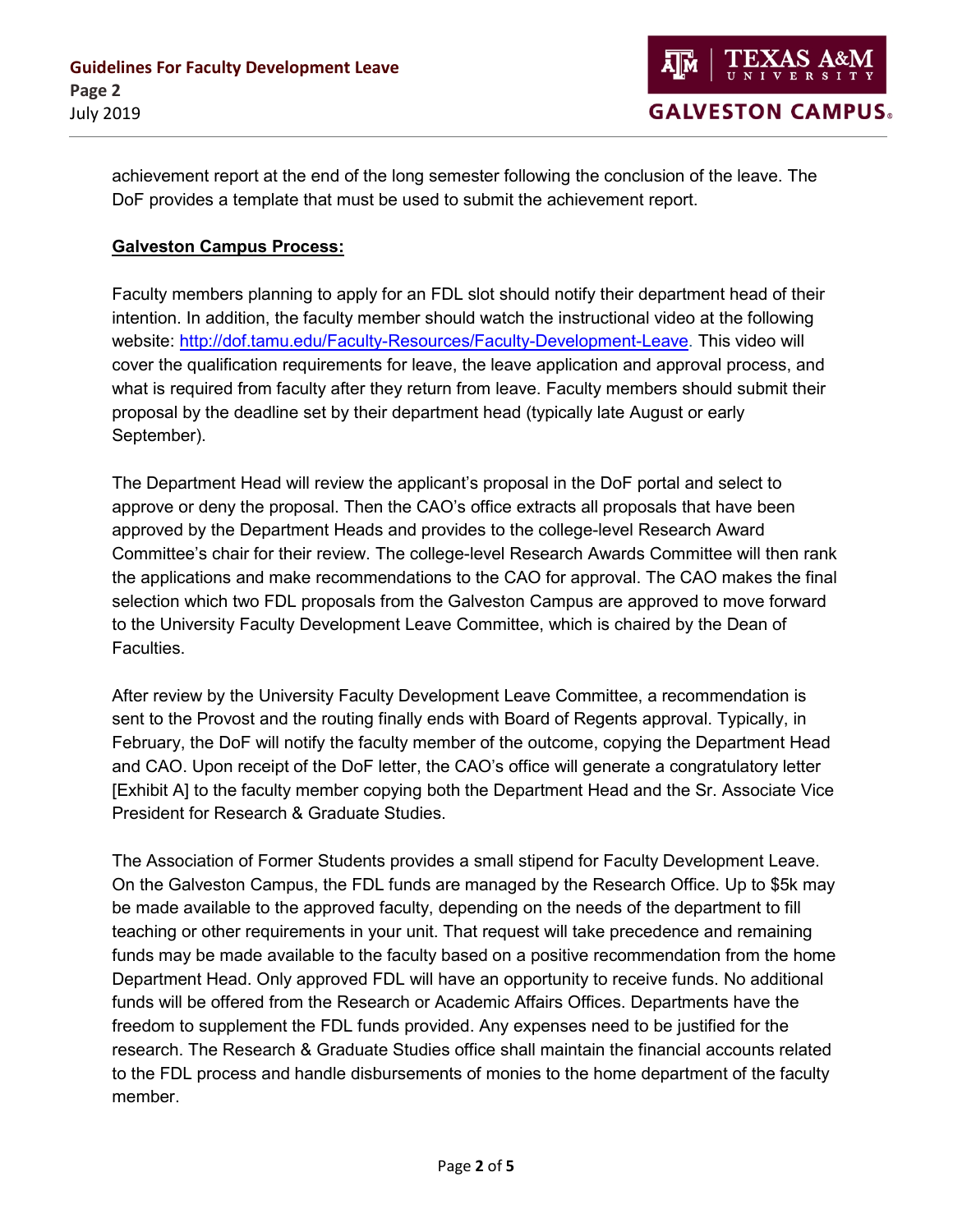

Approved faculty **must** submit a **report** to the Office of the Dean of Faculties **by the conclusion of the first long semester after returning from leave**. This report is submitted through the DOF portal [\(https://dofportal.tamu.edu\)](https://dofportal.tamu.edu/) and should explain activities undertaken while on leave, the benefits to both the faculty member and the institution, and the impacts of the leave for both the faculty member and the institution*.* A copy of the report will be automatically submitted to the department head and college dean.

#### **Resources:**

**Dean of Faculties FDL Guidelines:** [http://dof.tamu.edu/Faculty-Resources/Faculty-](http://dof.tamu.edu/Faculty-Resources/Faculty-Development-Leave)[Development-Leave](http://dof.tamu.edu/Faculty-Resources/Faculty-Development-Leave)

**DoF Portal:** <https://dofportal.tamu.edu/> To access the system, log in with your NET ID and password.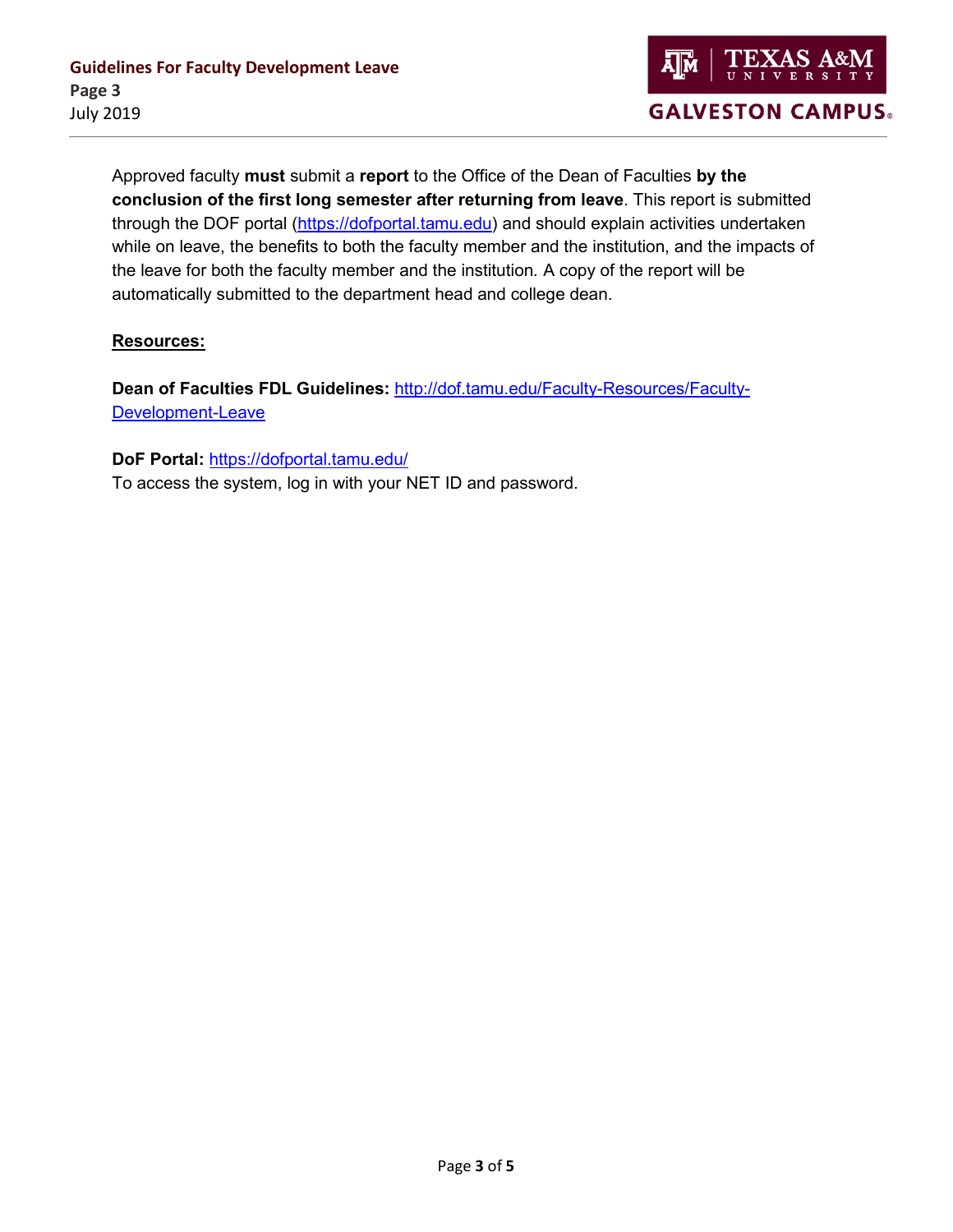

### **FDL Time Line:**

| <b>Around August 1st</b>   | FDL Application Process Opens Up in the DoF Portal                          |
|----------------------------|-----------------------------------------------------------------------------|
|                            |                                                                             |
| <b>August</b>              | Faculty wishing to apply should watch the following video:                  |
|                            | http://dof.tamu.edu/Faculty-Resources/Faculty-Development-Leave             |
|                            |                                                                             |
| <b>Late August - Early</b> | The Department Head needs to set an internal deadline for submission of     |
| <b>September</b>           | proposals and communicate it to their faculty.                              |
| <b>Mid-September</b>       | The Department Head's decision on FDL applications is keyed into the        |
|                            | DoF portal.                                                                 |
|                            |                                                                             |
|                            | The CAO's office will extract the FDL applications and forward them to      |
|                            | the college-level Research Awards Committee for further review.             |
| <b>Last Friday in</b>      | The Research Awards Committee's recommendation to the CAO is due.           |
| <b>September</b>           |                                                                             |
| Mid-October                | The CAO's decision on FDL applications is keyed into the DoF portal by      |
|                            | the stated deadline for the current FDL cycle.                              |
| <b>November</b>            | The University FDL Committee reviews proposals and recommends for           |
|                            | approval to the Provost.                                                    |
| <b>December - January</b>  | The Provost recommends approval of the FDL applications to the Board        |
|                            | of Regents.                                                                 |
| <b>February</b>            | Once the routing process is complete, the DoF will send congratulatory      |
|                            | letters to those awarded FDL copying the CAO and Department Head.           |
| <b>Early March</b>         | As soon as possible upon receipt of the DoF's letter, the CAO's office will |
|                            | generate a congratulatory letter to the faculty member with a copy to the   |
|                            | Department Head and the Research & Graduate Studies office.                 |